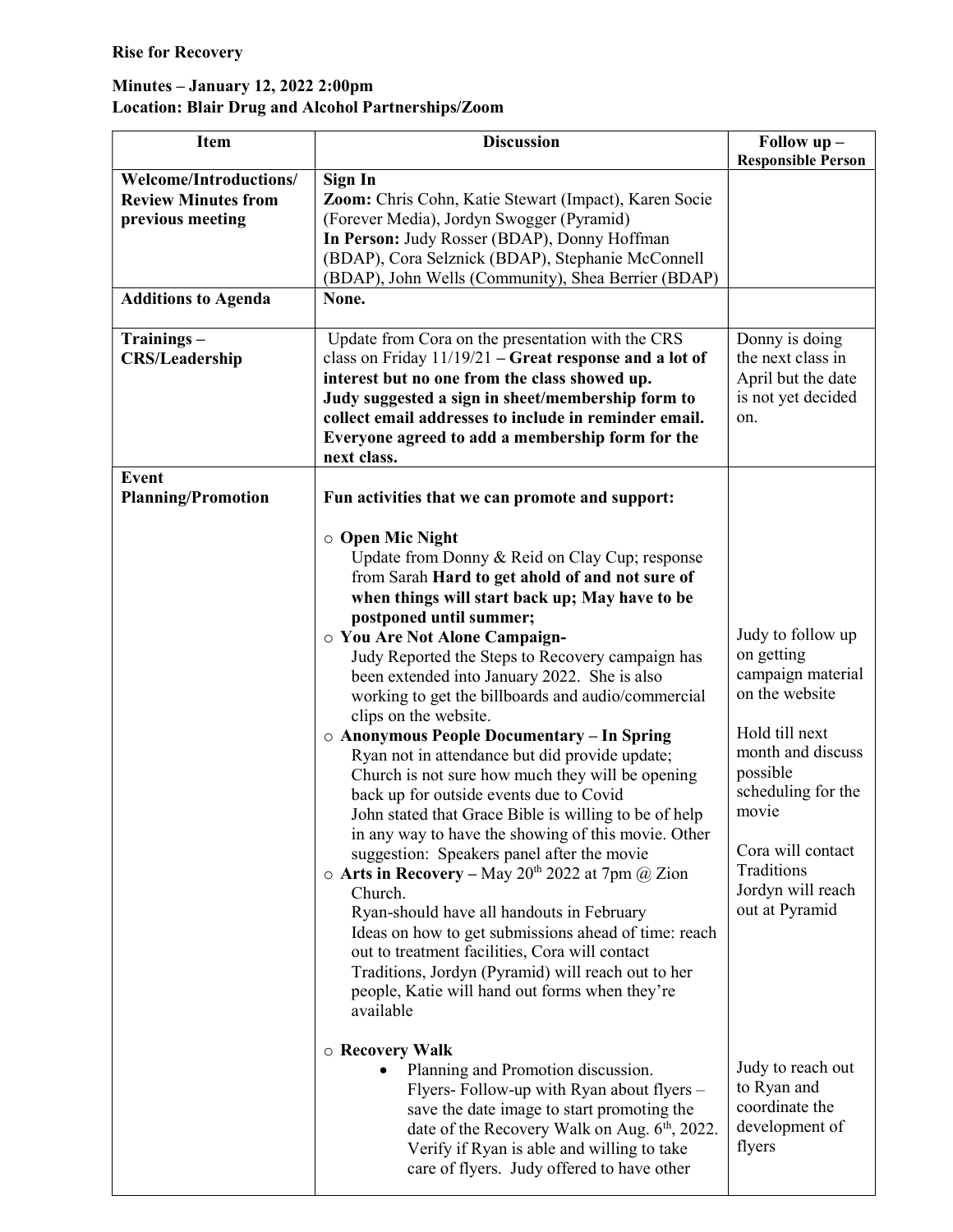| Release-radio PSAs-814 Wtaj Tv-WJAC-Tv<br>Posters around the county<br>Activities at the park before walk discussed:<br>Live music, water and food at Legion Park<br>-Greenbean Coffee, Duncan Donuts (food<br>booth?)<br>-Promotion ideas discussed- Karen from<br>Forever Media indicated they could do a live<br>broadcast - live broadcast would include (3)<br>live announcements 3 times each hour for 2<br>hours). They do provide music via radio if<br><b>Steph and Donny</b><br>will check on<br>needed; can advertise ahead of time-will<br>need some talking points put together<br>prices for photo<br>Other event discussion:<br>booth background<br>Donny will get<br>-photo booth- Steph and Donny will check<br>cost for t-shirts<br>for prices on background for photo booth;<br>-T-shirts-Donny will get cost for 100 t-shirts<br>to give away to the first 100 people; include<br>children sizes this year,<br>-Cleanup crew following behind to pick up<br>any trash-possibly offer community hours<br>Judy will confirm<br>registration box<br>for participating in cleanup crew<br>-Possibly a registration box for people to put<br>idea<br>their name in to win a prize $(s)$ ; Karen may<br>have prizes to give away-Judy discussed<br>concerns this might cause issues for those<br>Judy will follow<br>struggling with gambling addiction; will talk<br>up with borough<br>and confirm with<br>to some people and get a better idea to be<br>Donny to send<br>sure<br>- Update from Donny pavilion is available-<br>check to Legion<br>reserve the Legion Park pavilion $-$ just<br>waiting on final approval from Borough<br><b>Mailbox Videos</b><br>Judy will reach<br>$\circ$<br>out to John and set<br>On Hold?<br>a meeting to<br>Update from Judy on follow up with John to<br>discuss this<br>discuss the mailbox videos. Judy was not<br>project<br>able to get with John but will reach out<br>o Media Campaigns<br>Judy will<br>"Take Steps Towards Recovery" Campaign<br>reschedule<br>Suggestions on other ways to use: Media<br>meeting with staff<br>campaign videos can be added to the Rise for<br>regarding website<br>Recovery Facebook page. Judy had to<br>and FB use<br>cancel website meeting with staff but will<br>be rescheduling meeting<br>Judy will check<br><b>Strategic Planning:</b><br>$\circ$<br>with Ryan on<br>R4R strategic planning- want to try for<br>using the church<br>March 24 at 6pm but need to decide for<br>sure<br>Judy will follow<br>Zion will host the PIR focus group.<br>$\bullet$<br>up with Coleen<br>Will check with Ryan; Grace Bible as a<br>Heim to facilitate<br>backup<br>the planning<br>Facilitator for the focus group<br>process |                                           |  |
|--------------------------------------------------------------------------------------------------------------------------------------------------------------------------------------------------------------------------------------------------------------------------------------------------------------------------------------------------------------------------------------------------------------------------------------------------------------------------------------------------------------------------------------------------------------------------------------------------------------------------------------------------------------------------------------------------------------------------------------------------------------------------------------------------------------------------------------------------------------------------------------------------------------------------------------------------------------------------------------------------------------------------------------------------------------------------------------------------------------------------------------------------------------------------------------------------------------------------------------------------------------------------------------------------------------------------------------------------------------------------------------------------------------------------------------------------------------------------------------------------------------------------------------------------------------------------------------------------------------------------------------------------------------------------------------------------------------------------------------------------------------------------------------------------------------------------------------------------------------------------------------------------------------------------------------------------------------------------------------------------------------------------------------------------------------------------------------------------------------------------------------------------------------------------------------------------------------------------------------------------------------------------------------------------------------------------------------------------------------------------------------------------------------------------------------------------------------------------------------------------------------------------------------------------------------------------------------------------------------------------------------------------------------------------------------------------------------------------------|-------------------------------------------|--|
|                                                                                                                                                                                                                                                                                                                                                                                                                                                                                                                                                                                                                                                                                                                                                                                                                                                                                                                                                                                                                                                                                                                                                                                                                                                                                                                                                                                                                                                                                                                                                                                                                                                                                                                                                                                                                                                                                                                                                                                                                                                                                                                                                                                                                                                                                                                                                                                                                                                                                                                                                                                                                                                                                                                                | staff take care of flyers if needed-Media |  |
|                                                                                                                                                                                                                                                                                                                                                                                                                                                                                                                                                                                                                                                                                                                                                                                                                                                                                                                                                                                                                                                                                                                                                                                                                                                                                                                                                                                                                                                                                                                                                                                                                                                                                                                                                                                                                                                                                                                                                                                                                                                                                                                                                                                                                                                                                                                                                                                                                                                                                                                                                                                                                                                                                                                                |                                           |  |
|                                                                                                                                                                                                                                                                                                                                                                                                                                                                                                                                                                                                                                                                                                                                                                                                                                                                                                                                                                                                                                                                                                                                                                                                                                                                                                                                                                                                                                                                                                                                                                                                                                                                                                                                                                                                                                                                                                                                                                                                                                                                                                                                                                                                                                                                                                                                                                                                                                                                                                                                                                                                                                                                                                                                |                                           |  |
|                                                                                                                                                                                                                                                                                                                                                                                                                                                                                                                                                                                                                                                                                                                                                                                                                                                                                                                                                                                                                                                                                                                                                                                                                                                                                                                                                                                                                                                                                                                                                                                                                                                                                                                                                                                                                                                                                                                                                                                                                                                                                                                                                                                                                                                                                                                                                                                                                                                                                                                                                                                                                                                                                                                                |                                           |  |
|                                                                                                                                                                                                                                                                                                                                                                                                                                                                                                                                                                                                                                                                                                                                                                                                                                                                                                                                                                                                                                                                                                                                                                                                                                                                                                                                                                                                                                                                                                                                                                                                                                                                                                                                                                                                                                                                                                                                                                                                                                                                                                                                                                                                                                                                                                                                                                                                                                                                                                                                                                                                                                                                                                                                |                                           |  |
|                                                                                                                                                                                                                                                                                                                                                                                                                                                                                                                                                                                                                                                                                                                                                                                                                                                                                                                                                                                                                                                                                                                                                                                                                                                                                                                                                                                                                                                                                                                                                                                                                                                                                                                                                                                                                                                                                                                                                                                                                                                                                                                                                                                                                                                                                                                                                                                                                                                                                                                                                                                                                                                                                                                                |                                           |  |
|                                                                                                                                                                                                                                                                                                                                                                                                                                                                                                                                                                                                                                                                                                                                                                                                                                                                                                                                                                                                                                                                                                                                                                                                                                                                                                                                                                                                                                                                                                                                                                                                                                                                                                                                                                                                                                                                                                                                                                                                                                                                                                                                                                                                                                                                                                                                                                                                                                                                                                                                                                                                                                                                                                                                |                                           |  |
|                                                                                                                                                                                                                                                                                                                                                                                                                                                                                                                                                                                                                                                                                                                                                                                                                                                                                                                                                                                                                                                                                                                                                                                                                                                                                                                                                                                                                                                                                                                                                                                                                                                                                                                                                                                                                                                                                                                                                                                                                                                                                                                                                                                                                                                                                                                                                                                                                                                                                                                                                                                                                                                                                                                                |                                           |  |
|                                                                                                                                                                                                                                                                                                                                                                                                                                                                                                                                                                                                                                                                                                                                                                                                                                                                                                                                                                                                                                                                                                                                                                                                                                                                                                                                                                                                                                                                                                                                                                                                                                                                                                                                                                                                                                                                                                                                                                                                                                                                                                                                                                                                                                                                                                                                                                                                                                                                                                                                                                                                                                                                                                                                |                                           |  |
|                                                                                                                                                                                                                                                                                                                                                                                                                                                                                                                                                                                                                                                                                                                                                                                                                                                                                                                                                                                                                                                                                                                                                                                                                                                                                                                                                                                                                                                                                                                                                                                                                                                                                                                                                                                                                                                                                                                                                                                                                                                                                                                                                                                                                                                                                                                                                                                                                                                                                                                                                                                                                                                                                                                                |                                           |  |